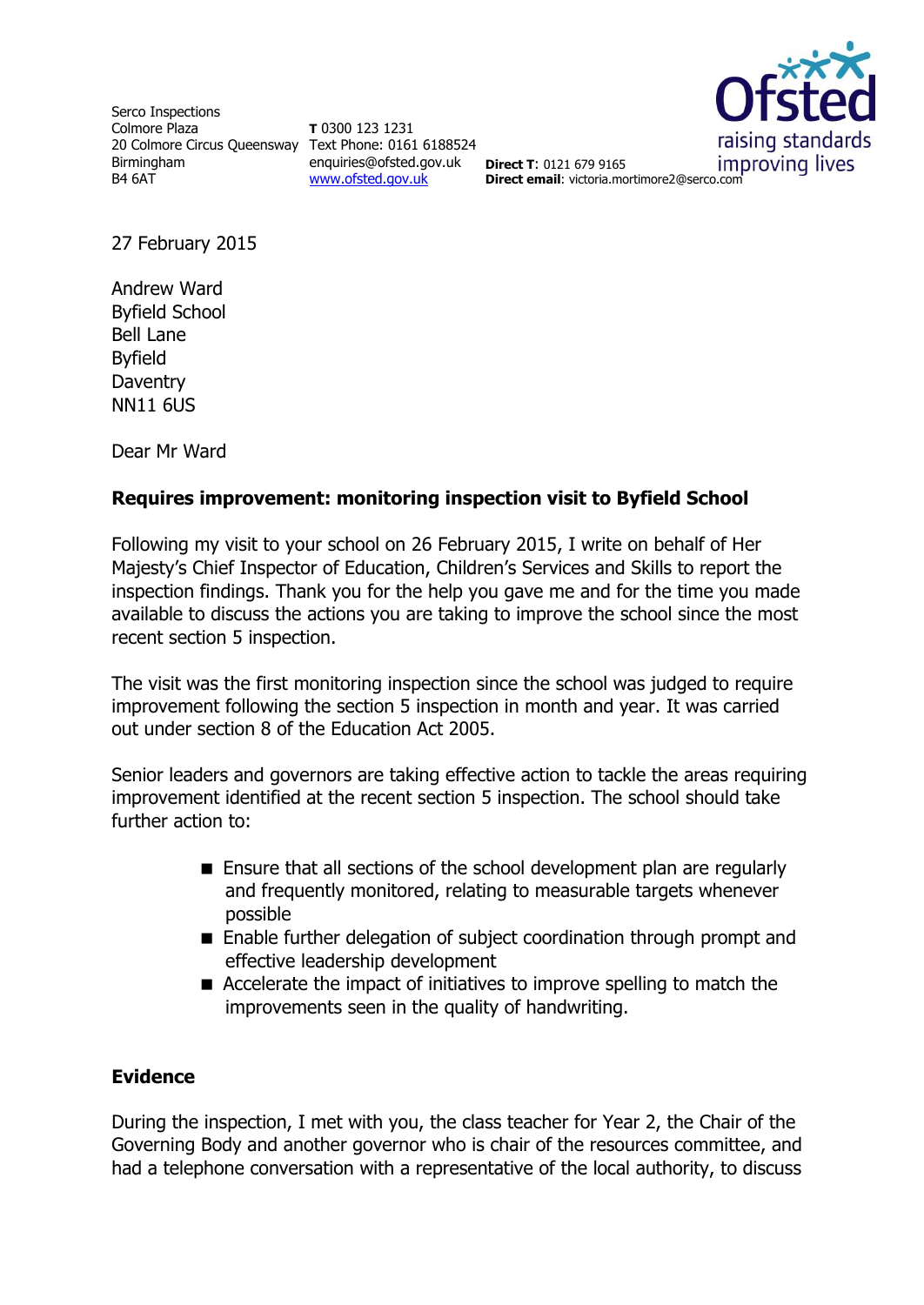

the action taken since the last inspection. I looked at a range of documents including the school development plan and the post-Ofsted action plan, minutes of the meetings of the governing body and their committees, records of visits made by the local authority and recent newsletters. I also looked at a sample of exercise books. I toured the school with you, visiting all classes to see the learning that was taking place. I held informal conversations with members of staff and pupils during the tour.

# **Context**

There have not been any significant changes since the last inspection. One class continues to be taught by a regular supply teacher to cover long-term staff absence. You are working with the governing body to investigate the opportunity to join a local multi-academy trust.

# **Main findings**

You have written a school development plan that includes the post-Ofsted action plan. This document is divided into sections that correspond directly with the areas for improvement identified in the previous inspection report. You have described clearly the actions to be taken and when.

The school development plan is supplemented by a 'log of action, monitoring, evaluation and next steps'. This is helpful. Alongside your rating of progress against each objective every half-term, the log provides a regular recording of monitoring of each action, on a regular – and in places daily basis. However, there are sections where dates of when monitoring will take place are not precise or frequent enough. You have identified who is responsible for monitoring different aspects of the plan, but it is not always clear how monitoring is to be carried out. In places, success criteria do not include measurable, quantifiable targets, for example, with reference to pupil progress and the quality of teaching and learning. Evaluation and next steps sections lack measurable criteria, such as assessment data, which would tighten evidence of progress being made, or of necessary refinement to actions currently in place when a target has not been met.

You have used the log of action to record clearly the planning and consequent improvement to the early years outdoor area. The early years teachers have responded promptly and effectively to improve this area, making it more tidy and increasing the range of equipment and learning opportunities for the pupils. You recognise the physical limitations of the site and this remains a priority for improvement within your planning for the development of the school premises.

It is necessary to accelerate the progress made in addressing some areas for improvement. You are aware of this. You and your staff have spent significant time on choosing a whole school approach to spelling and a new scheme has now been agreed. Interim, immediate measures are less clear. There are raised expectations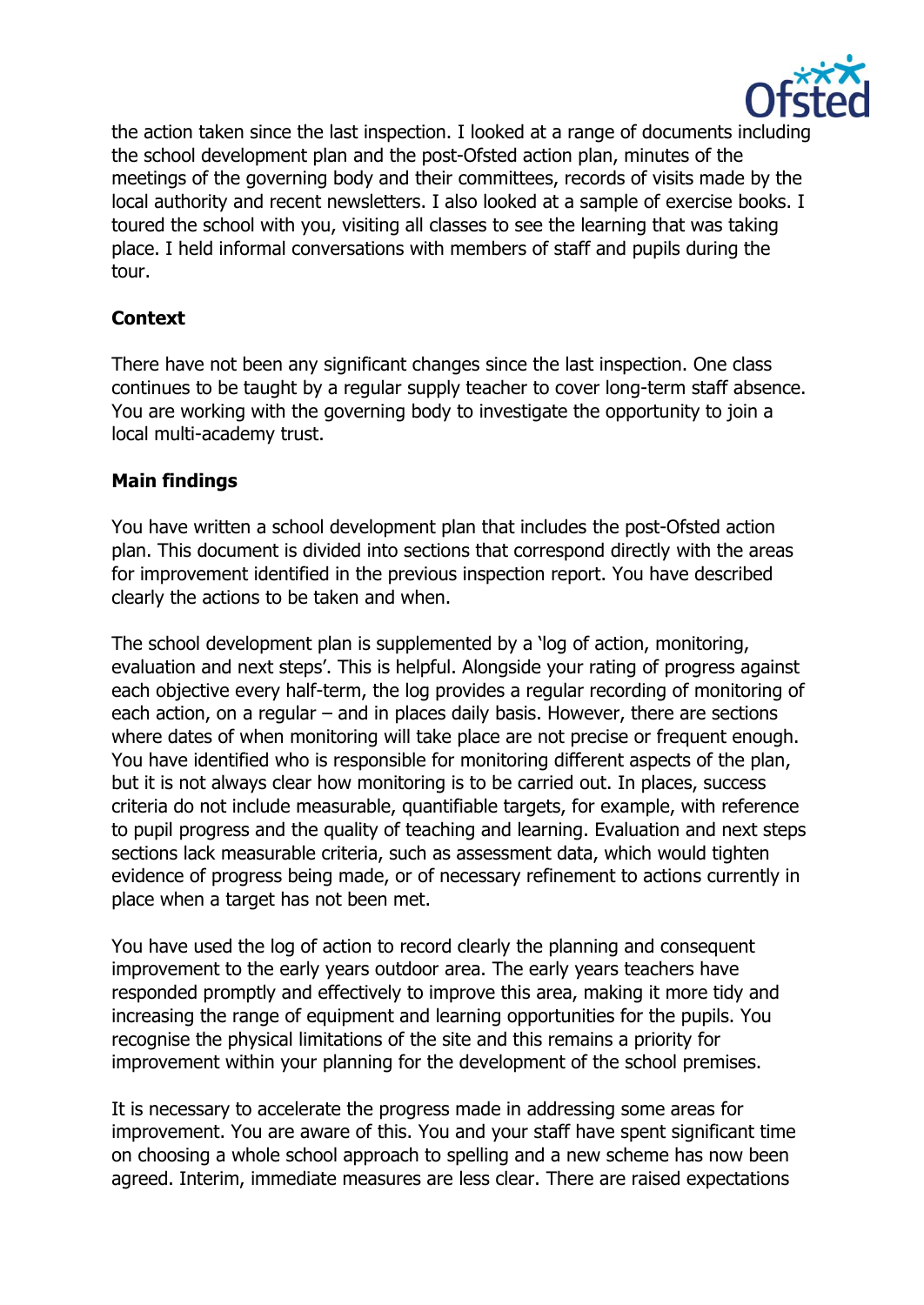

for corrections and improvements to spelling as part of marking and written feedback from teachers. However there is inconsistency across different classes in how well this is applied. In the best examples, marking and feedback is regular and targeted, with corrections made to spellings. The extent to which pupils respond to this and correct their work varies across the school and in different subjects. For example, in one class, spelling is routinely corrected in literacy books but incorrect spelling goes unchecked in mathematics.

You have raised expectations for the standard of presentation of pupil's work. Every class now spends 15 minutes every day after lunch developing their handwriting. This is successful and there are clear improvements in the quality of handwriting and presentation, for example by using squared paper in mathematics. You encourage pupils to take more pride in their work and this is reflected in more displays of pupils' work in classrooms. This would have greater impact if the work on display included teachers' comments and assessment.

Your communications with parents have improved since the last inspection. You write regular newsletters and a meeting is due to take place soon to keep parents informed on progress in addressing the areas for improvement. Parents have responded well to new initiatives, giving positive feedback to the new online resource for use at home to boost numeracy and spelling, and to the endeavours to clean and tidy the outdoor area.

You have made decisions regarding staffing in the best interests of the pupils and to cope with long-term staff absence. This has had implications for the leadership of some key curriculum areas which you have taken on yourself. You recognise the need to secure sustainability of leadership of these areas. You are correct in acknowledging that delegation is essential to ensure you can focus on your priorities for strategic planning. You are taking appropriate action to address this. You have organised opportunities for leadership development amongst your staff and have arranged appropriate training and coaching for those with the potential to take on more responsibilities.

You rightly acknowledge that the progress towards addressing the areas for improvement needs to gather momentum and is sustained without reliance on external support at its current level.

### **Governance**

Governors have responded promptly and effectively to the previous inspection report. They now meet fortnightly to monitor the progress of the action plan. They demonstrate a clear understanding of the priorities for the school. They have identified key areas for development in their own expertise and attend training accordingly. This means that they are able to provide an appropriate level of challenge and support to you from an increasingly informed background. They demonstrate a high level of commitment to fulfil their responsibilities.